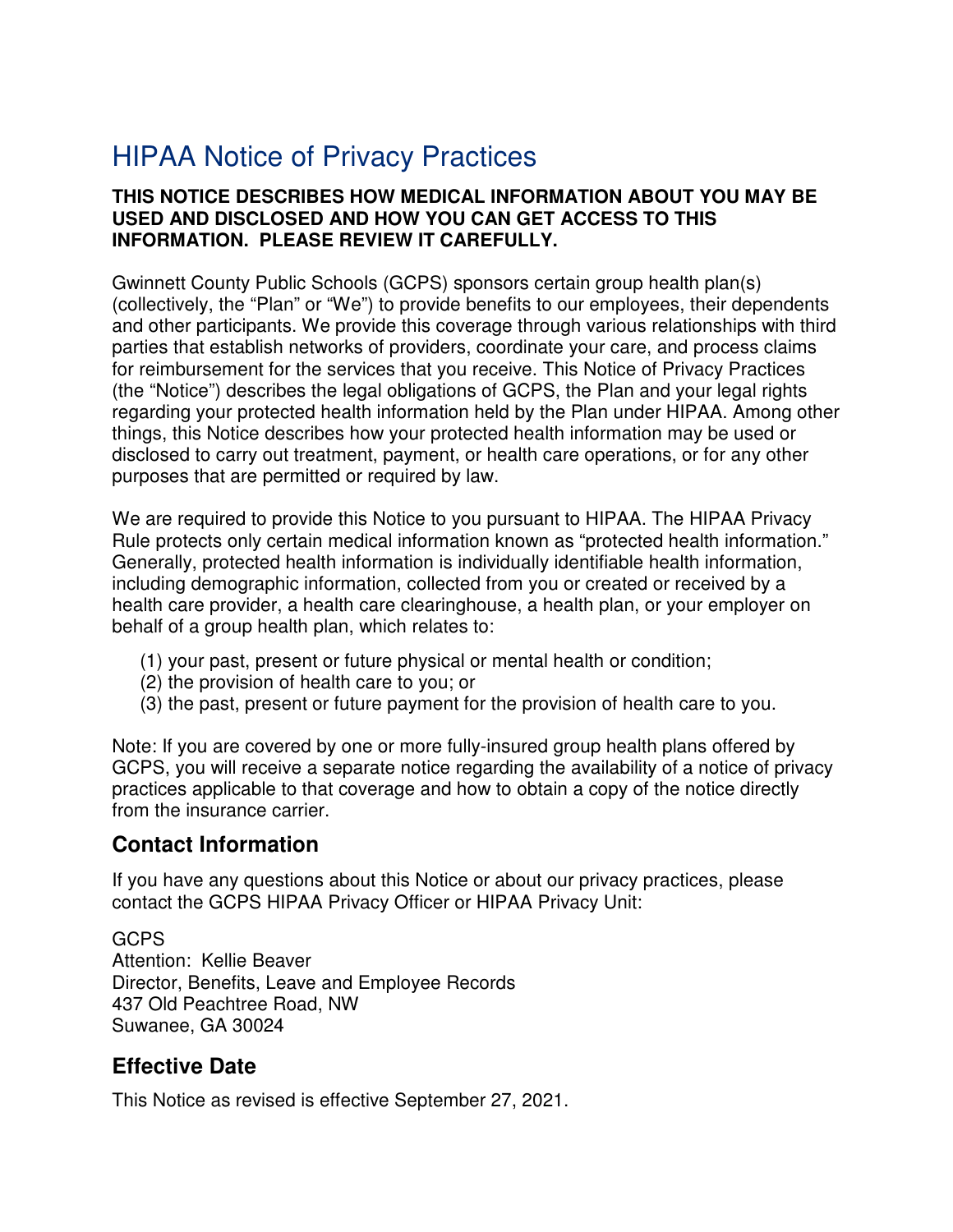# **Our Responsibilities**

We are required by law to:

- maintain the privacy of your protected health information;
- provide you with certain rights with respect to your protected health information;
- provide you with a copy of this Notice of our legal duties and privacy practices with respect to your protected health information; and
- follow the terms of the Notice that is currently in effect.

 We reserve the right to change the terms of this Notice and to make new provisions regarding your protected health information that we maintain, as allowed or required by law. If we make any material change to this Notice, we will provide you with a copy of our revised Notice of Privacy Practices. You may also obtain a copy of the latest revised Notice by contacting our Privacy Officer at the contact information provided above or on our intranet at<https://www.gcpsk12.org/Page/23319>. Except as provided within this Notice, we may not disclose your protected health information without your prior authorization.

### **How We May Use and Disclose Your Protected Health Information**

 Under the law, we may use or disclose your protected health information under certain circumstances without your permission. The following categories describe the different ways that we may use and disclose your protected health information. For each category of uses or disclosures we will explain what we mean and present some examples. Not every use or disclosure in a category will be listed. However, all of the ways we are permitted to use and disclose protected health information will fall within one of the categories.

#### **For Treatment**

 We may use or disclose your protected health information to facilitate medical treatment or services by providers. We may disclose medical information about you to providers, including doctors, nurses, technicians, medical students, or other hospital personnel who are involved in taking care of you. For example, we might disclose information about your prior prescriptions to a pharmacist to determine if a pending prescription is inappropriate or dangerous for you to use.

#### **For Payment**

We may use or disclose your protected health information to determine your eligibility for Plan benefits, to facilitate payment for the treatment and services you receive from health care providers, to determine benefit responsibility under the Plan, or to coordinate Plan coverage. For example, we may tell your health care provider about your medical history to determine whether a particular treatment is experimental, investigational, or medically necessary, or to determine whether the Plan will cover the treatment. We may also share your protected health information with a utilization review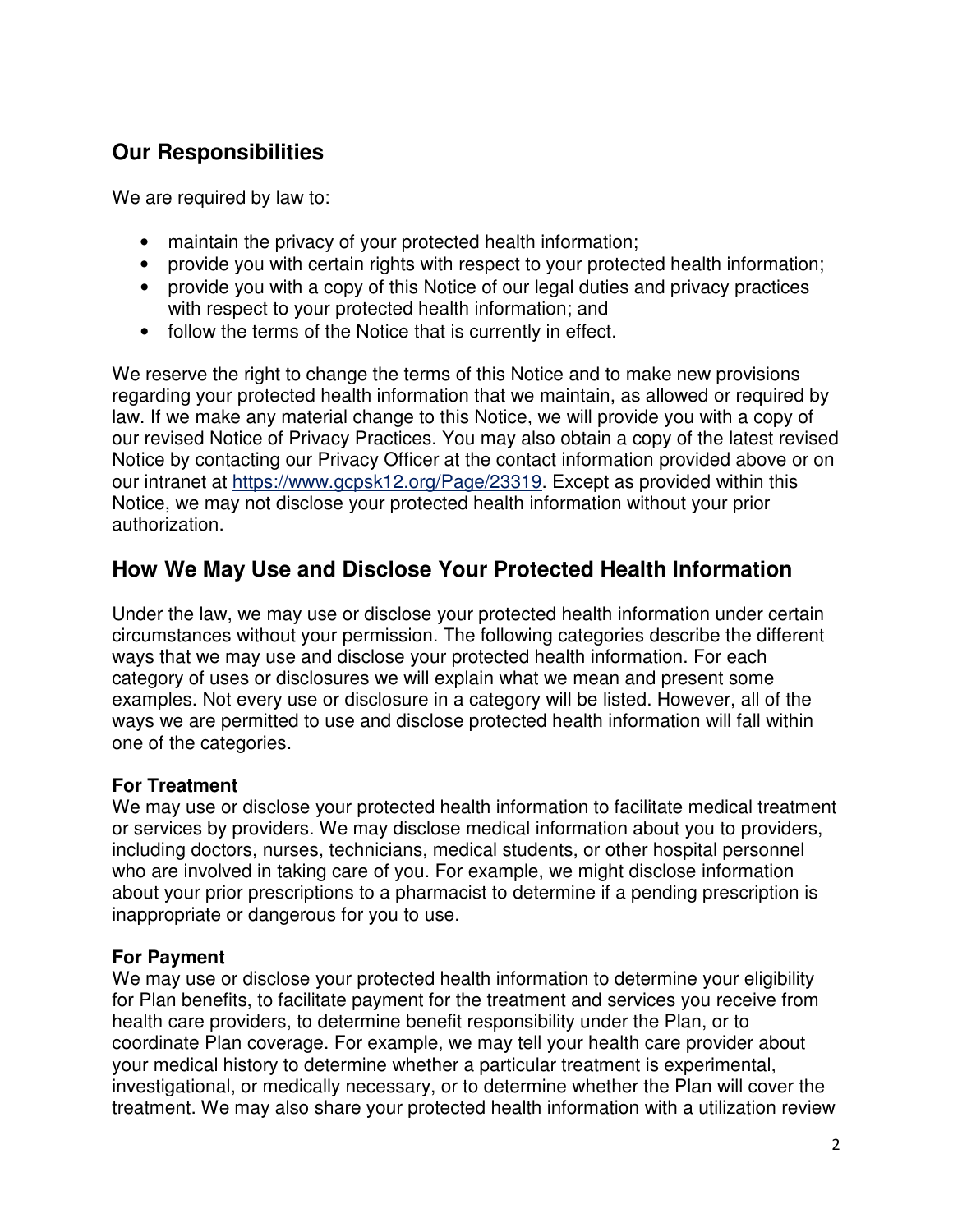or precertification service provider. Likewise, we may share your protected health information with another entity to assist with the adjudication or subrogation of health claims or to another health plan to coordinate benefit payments.

#### **For Health Care Operations**

 We may use and disclose your protected health information for other Plan operations. These uses and disclosures are necessary to run the Plan. For example, we may use medical information in connection with conducting quality assessment and improvement activities; underwriting, premium rating, and other activities relating to Plan coverage; submitting claims for stop-loss (or excess-loss) coverage; conducting or arranging for medical review, legal services, audit services, and fraud & abuse detection programs; business planning and development such as cost management; and business management and general Plan administrative activities. The Plan is prohibited from using or disclosing protected health information that is genetic information about an individual for underwriting purposes.

#### **To Business Associates**

 We may contract with individuals or entities known as Business Associates to perform various functions on our behalf or to provide certain types of services. In order to perform these functions or to provide these services, Business Associates will receive, create, maintain, use and/or disclose your protected health information, but only after they agree in writing with us to implement appropriate safeguards regarding your protected health information. For example, we may disclose your protected health information to a Business Associate to administer claims or to provide support services, such as utilization management, pharmacy benefit management or subrogation, but only after the Business Associate enters into a Business Associate Agreement with us.

#### **As Required by Law**

 We will disclose your protected health information when required to do so by federal, state or local law. For example, we may disclose your protected health information when required by national security laws or public health disclosure laws.

#### **To Avert a Serious Threat to Health or Safety**

 We may use and disclose your protected health information when necessary to prevent a serious threat to your health and safety, or the health and safety of the public or another person. Any disclosure, however, would only be to someone able to help prevent the threat. For example, we may disclose your protected health information in a proceeding regarding the licensure of a physician.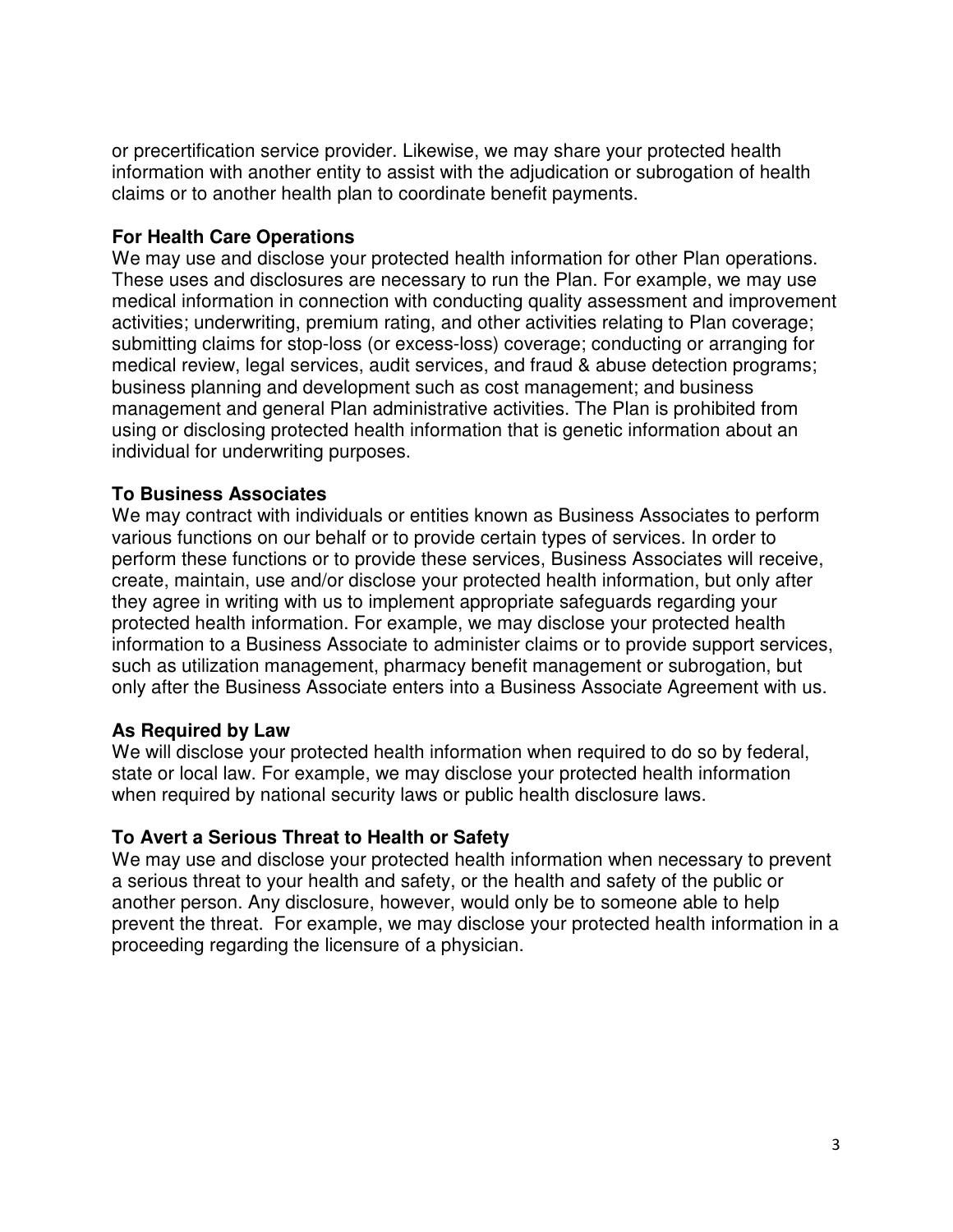#### **To Plan Sponsors**

 For the purpose of administering the Plan, we may disclose to certain employees of the Employer protected health information. However, those employees will only use or disclose that information as necessary to perform Plan administration functions or as otherwise required by HIPAA, unless you have authorized further disclosures. Your protected health information cannot be used for employment purposes without your specific authorization.

# **Special Situations**

 In addition to the above, the following categories describe other possible ways that we may use and disclose your protected health information. For each category of uses or disclosures, we will explain what we mean and present some examples. Not every use or disclosure in a category will be listed. However, all of the ways we are permitted to use and disclose information will fall within one of the categories.

#### **Organ and Tissue Donation**

 If you are an organ donor, we may release your protected health information to organizations that handle organ procurement or organ, eye, or tissue transplantation or to an organ donation bank, as necessary to facilitate organ or tissue donation and transplantation.

#### **Military and Veterans**

 If you are a member of the armed forces, we may release your protected health information as required by military command authorities. We may also release protected health information about foreign military personnel to the appropriate foreign military authority.

#### **Workers' Compensation**

 We may release your protected health information for workers' compensation or similar programs. These programs provide benefits for work-related injuries or illness.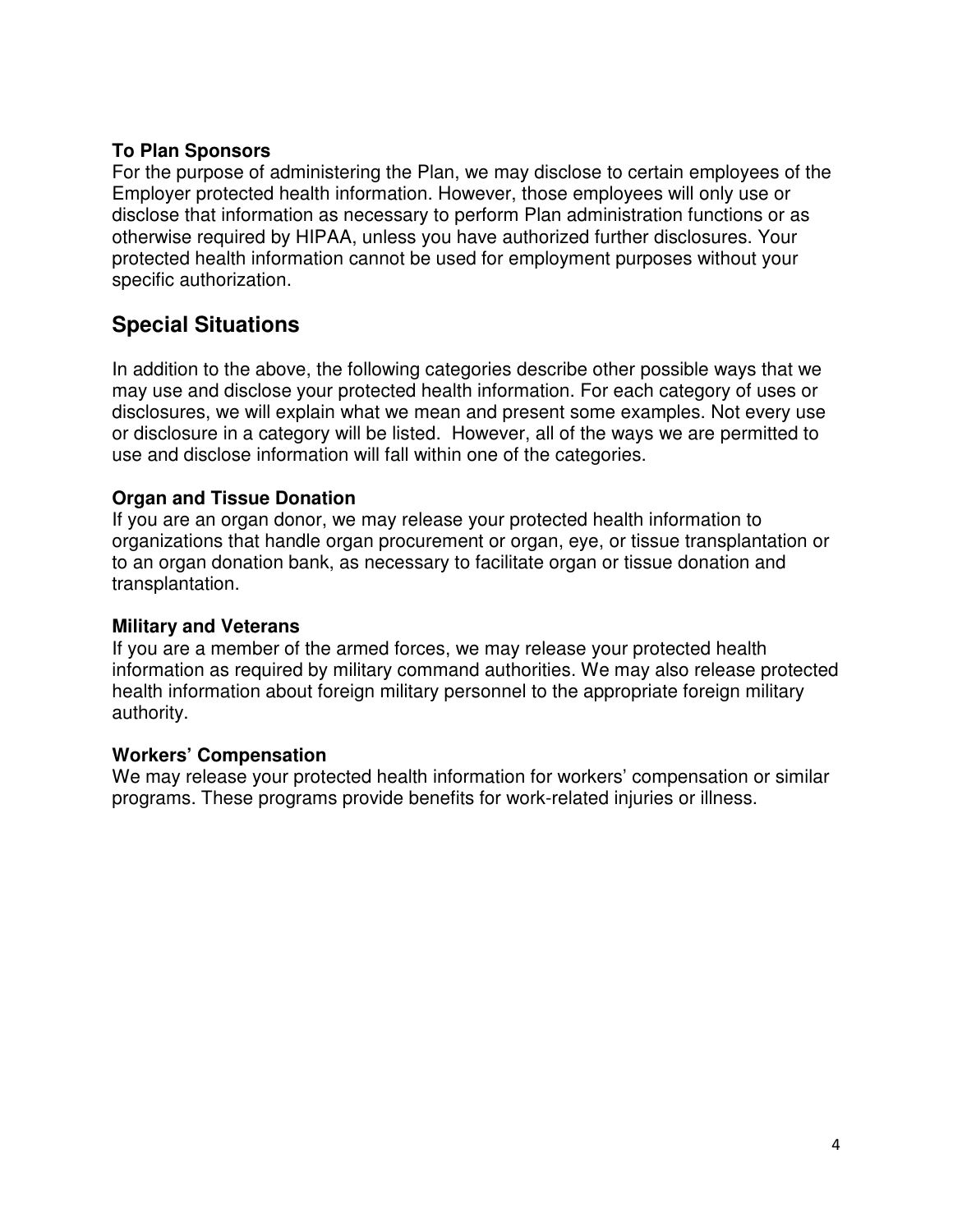#### **Public Health Risks**

 We may disclose your protected health information for public health actions. These actions generally include the following:

- to prevent or control disease, injury, or disability;
- to report births and deaths;
- to report child abuse or neglect;
- to report reactions to medications or problems with products;
- to notify people of recalls of products they may be using;
- to notify a person who may have been exposed to a disease or may be at risk for contracting or spreading a disease or condition;
- to notify the appropriate government authority if we believe that a patient has been the victim of abuse, neglect, or domestic violence. We will only make this disclosure if you agree, or when required or authorized by law.

#### **Health Oversight Activities**

 We may disclose your protected health information to a health oversight agency for activities authorized by law. These oversight activities include, for example, audits, investigations, inspections, and licensure. These activities are necessary for the government to monitor the health care system, government programs, and compliance with civil rights laws.

#### **Lawsuits and Disputes**

 If you are involved in a lawsuit or a dispute, we may disclose your protected health information in response to a court or administrative order. We may also disclose your protected health information in response to a subpoena, discovery request, or other lawful process by someone else involved in the dispute, but only if efforts have been made to tell you about the request or to obtain an order protecting the information requested.

#### **Law Enforcement**

 We may disclose your protected health information if asked to do so by a law enforcement official—

- in response to a court order, subpoena, warrant, summons or similar process;
- to identify or locate a suspect, fugitive, material witness, or missing person;
- about the victim of a crime if, under certain limited circumstances, we are unable to obtain the victim's agreement;
- about a death that we believe may be the result of criminal conduct;
- about criminal conduct: and
- in emergency circumstances to report a crime; the location of the crime or victims; or the identity, description or location of the person who committed the crime.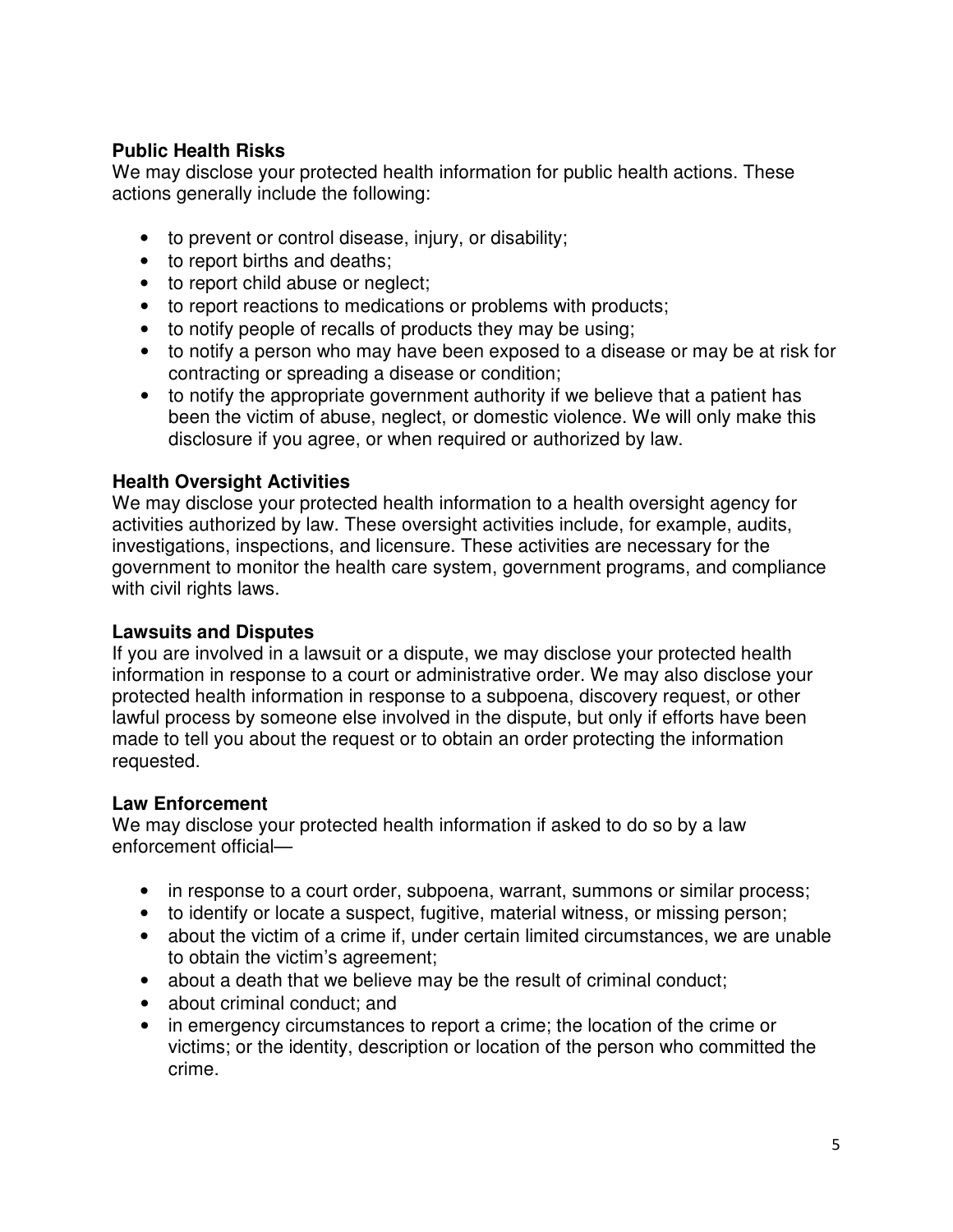#### **Coroners, Medical Examiners and Funeral Directors**

 We may release protected health information to a coroner or medical examiner. This may be necessary, for example, to identify a deceased person or determine the cause of death. We may also release medical information about patients to funeral directors as necessary to carry out their duties.

#### **National Security and Intelligence Activities**

 We may release your protected health information to authorized federal officials for intelligence, counterintelligence, and other national security activities authorized by law.

#### **Inmates**

 If you are an inmate of a correctional institution or are in the custody of a law enforcement official, we may disclose your protected health information to the correctional institution or law enforcement official if necessary (1) for the institution to provide you with health care; (2) to protect your health and safety or the health and safety of others; or (3) for the safety and security of the correctional institution.

#### **Research**

We may disclose your protected health information to researchers when:

- (1) the individual identifiers have been removed; or
- (2) when an institutional review board or privacy board has (a) reviewed the research proposal; and (b) established protocols to ensure the privacy of the requested information, and approves the research.

### **Required Disclosures**

 The following is a description of disclosures of your protected health information we are required to make.

#### **Government Audits**

 We are required to disclose your protected health information to the Secretary of the United States Department of Health and Human Services when the Secretary is investigating or determining our compliance with the HIPAA privacy rule.

#### **Disclosures to You**

 When you request, we are required to disclose to you the portion of your protected health information that contains medical records, billing records, and any other records used to make decisions regarding your health care benefits. We are also required, when requested, to provide you with an accounting of most disclosures of your protected health information if the disclosure was for reasons other than for payment, treatment, or health care operations, and if the protected health information was not disclosed pursuant to your individual authorization.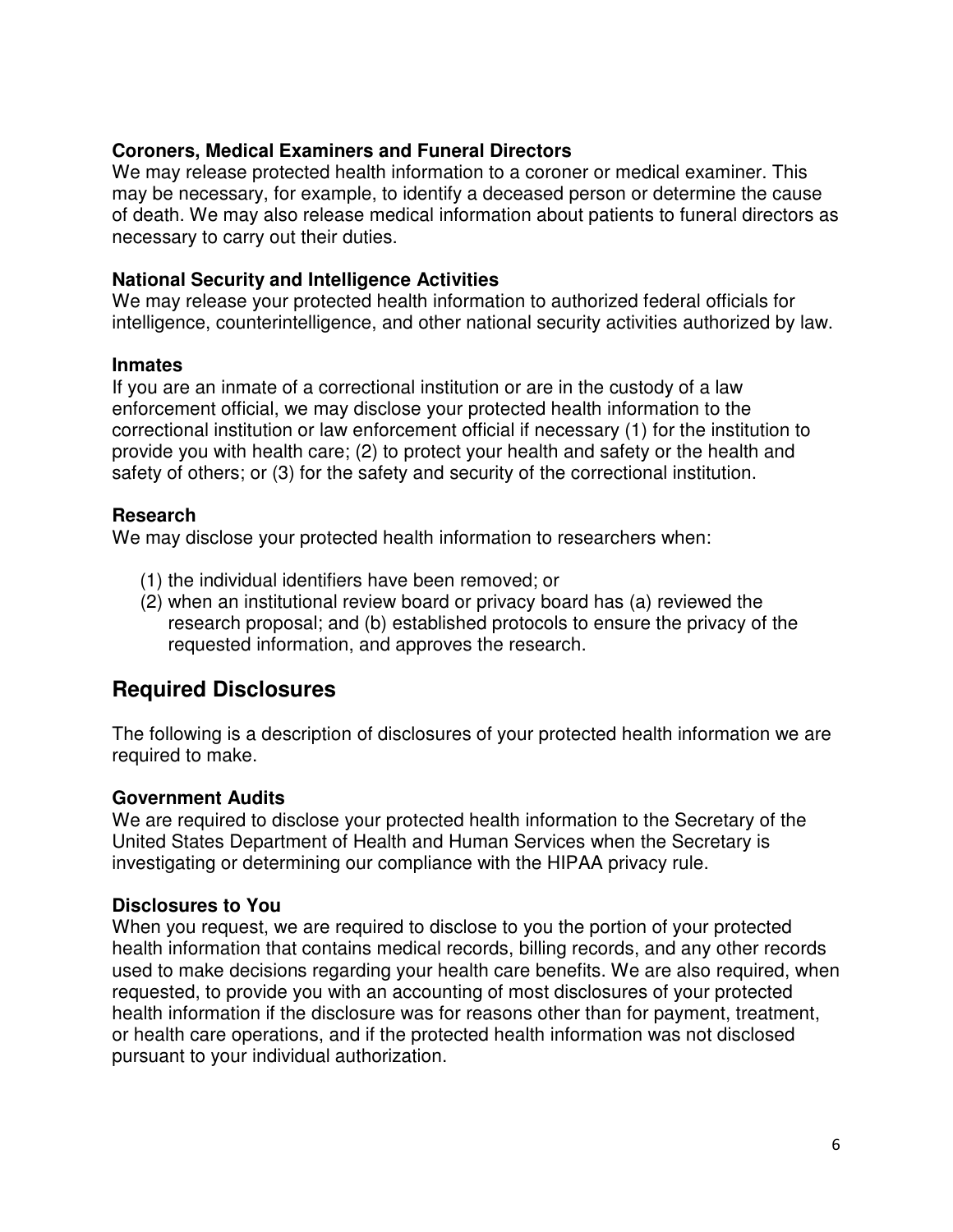#### **Notification of a Breach**.

 We are required to notify you in the event that we (or one of our Business Associates) discover a breach of your unsecured protected health information, as defined by HIPAA.

### **Other Disclosures**

#### **Personal Representatives**

 We will disclose your protected health information to individuals authorized by you, or to an individual designated as your personal representative, attorney-in-fact, etc., so long as you provide us with a written notice/authorization and any supporting documents (i.e., power of attorney). Note: Under the HIPAA privacy rule, we do not have to disclose information to a personal representative if we have a reasonable belief that:

- (1) you have been, or may be, subjected to domestic violence, abuse or neglect by such person;
- (2) treating such person as your personal representative could endanger you; or
- (3) in the exercise or professional judgment, it is not in your best interest to treat the person as your personal representative.

#### **Spouses and Other Family Members**

 With only limited exceptions, we will send all mail to the employee. This includes mail relating to the employee's spouse and other family members who are covered under the Plan, and includes mail with information on the use of Plan benefits by the employee's spouse and other family members and information on the denial of any Plan benefits to the employee's spouse and other family members. If a person covered under the Plan has requested Restrictions or Confidential Communications (see below under "Your Rights"), and if we have agreed to the request, we will send mail as provided by the request for Restrictions or Confidential Communications.

#### **Authorizations**

 Other uses or disclosures of your protected health information not described above, including the use and disclosure of psychotherapy notes and the use or disclosure of protected health information for fundraising or marketing purposes, will not be made without your written authorization. You may revoke written authorization at any time, so long as your revocation is in writing. Once we receive your written revocation, it will only be effective for future uses and disclosures. It will not be effective for any information that may have been used or disclosed in reliance upon the written authorization and prior to receiving your written revocation. You may elect to opt out of receiving fundraising communications from us at any time.

# **Your Rights**

You have the following rights with respect to your protected health information: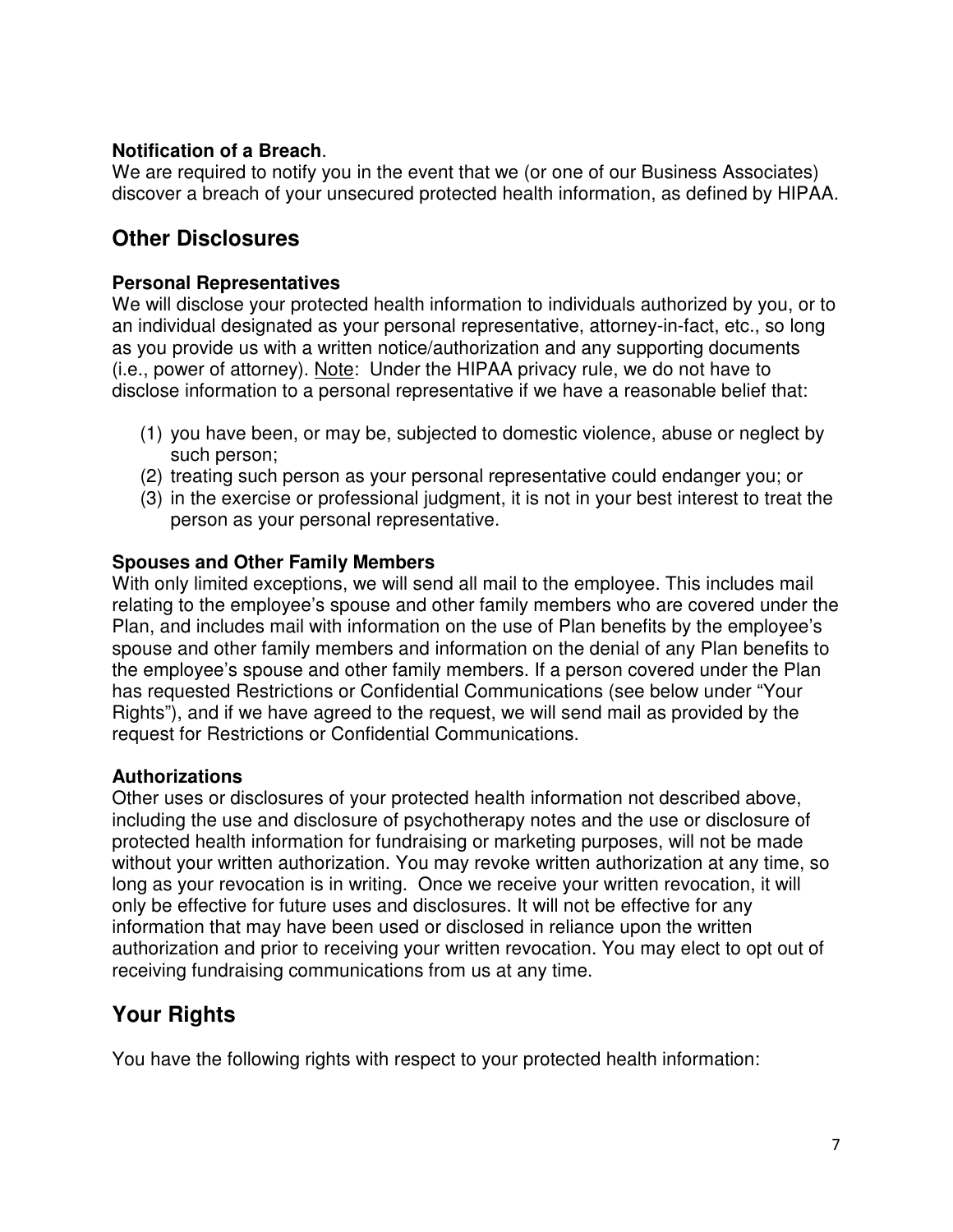### **Right to Inspect and Copy**

 You have the right to inspect and copy certain protected health information that may be used to make decisions about your health care benefits. To inspect and copy your protected health information, submit your request in writing to the Privacy Officer at the address provided above under Contact Information. If you request a copy of the information, we may charge a reasonable fee for the costs of copying, mailing, or other supplies associated with your request. We may deny your request to inspect and copy in certain very limited circumstances. If you are denied access to your medical information, you may have a right to request that the denial be reviewed and you will be provided with details on how to do so.

#### **Right to Amend**

 If you feel that the protected health information we have about you is incorrect or incomplete, you may ask us to amend the information. You have the right to request an amendment for as long as the information is kept by or for the Plan. To request an amendment, your request must be made in writing and submitted to the Privacy Officer at the address provided above under Contact Information. In addition, you must provide a reason that supports your request. We may deny your request for an amendment if it is not in writing or does not include a reason to support the request. In addition, we may deny your request if you ask us to amend information that:

- is not part of the medical information kept by or for the Plan;
- was not created by us, unless the person or entity that created the information is no longer available to make the amendment;
- is not part of the information that you would be permitted to inspect and copy; or
- is already accurate and complete.

 If we deny your request, you have the right to file a statement of disagreement with us and any future disclosures of the disputed information will include your statement.

#### **Right to an Accounting of Disclosures**

 You have the right to request an "accounting" of certain disclosures of your protected health information. The accounting will not include (1) disclosures for purposes of treatment, payment, or health care operations; (2) disclosures made to you; (3) disclosures made pursuant to your authorization; (4) disclosures made to friends or family in your presence or because of an emergency; (5) disclosures for national security purposes; and (6) disclosures incidental to otherwise permissible disclosures.

 To request this list or accounting of disclosures, you must submit your request in writing to the Privacy Officer at the address provided above under Contact Information. Your request must state a time period of no longer than six years (three years for electronic health records) or the period GCPS has been subject to the HIPAA Privacy rules, if shorter.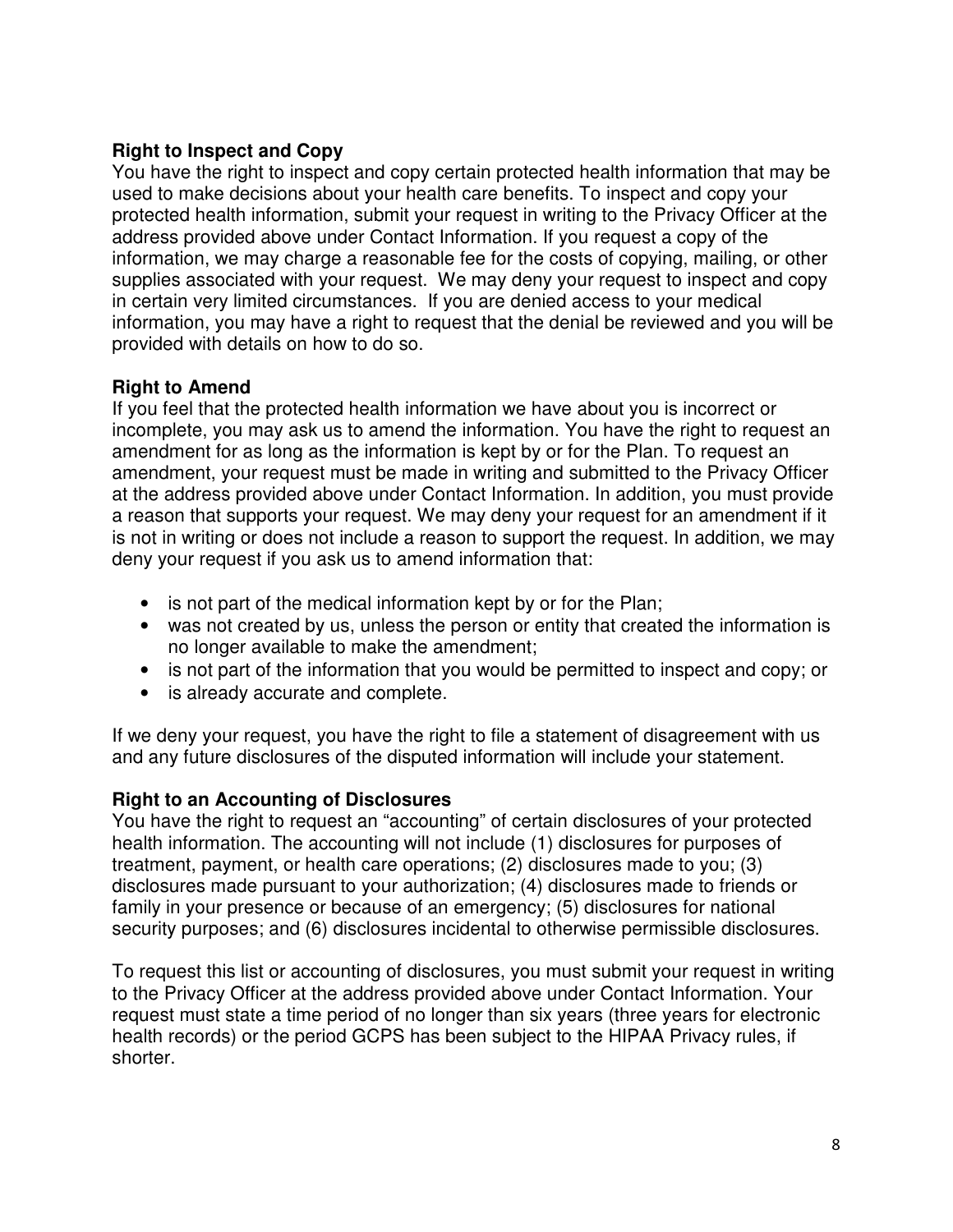Your request should indicate in what form you want the list (for example, paper or electronic). We will attempt to provide the accounting in the format you requested or in another mutually agreeable format if the requested format is not reasonably feasible. The first list you request within a 12-month period will be provided free of charge. For additional lists, we may charge you for the costs of providing the list. We will notify you of the cost involved and you may choose to withdraw or modify your request at that time before any costs are incurred.

#### **Right to Request Restrictions**

 You have the right to request a restriction or limitation on your protected health information that we use or disclose for treatment, payment, or health care operations. You also have the right to request a limit on your protected health information that we disclose to someone who is involved in your care or the payment for your care, such as a family member or friend. For example, you could ask that we not use or disclose information about a surgery that you had.

 We are not required to agree to your request. However, if we do agree to the request, we will honor the restriction until you revoke it or we notify you. To request restrictions, you must make your request in writing to the Privacy Officer at the address provided above under Contact Information. In your request, you must tell us (1) what information you want to limit; (2) whether you want to limit our use, disclosure, or both; and (3) to whom you want the limits to apply—for example, disclosures to your spouse.

#### **Right to Request Confidential Communications**

 You have the right to request that we communicate with you about medical matters in a certain way or at a certain location. For example, you can ask that we only contact you at work or by mail. To request confidential communications, you must make your request in writing to the Privacy Officer at the address provided above under Contact Information. We will not ask you the reason for your request. Your request must specify how or where you wish to be contacted. We will accommodate all reasonable requests if you clearly provide information that the disclosure of all or part of your protected information could endanger you.

#### **Right to a Paper Copy of This Notice**

 You have the right to a paper copy of this notice. You may ask us to give you a copy of this notice at any time. Even if you have agreed to receive this notice electronically, you are still entitled to a paper copy of this notice. To obtain a paper copy of this notice, telephone or write the Privacy Officer as provided above under Contact Information.

For more information, please see Your Rights Under HIPAA**.**